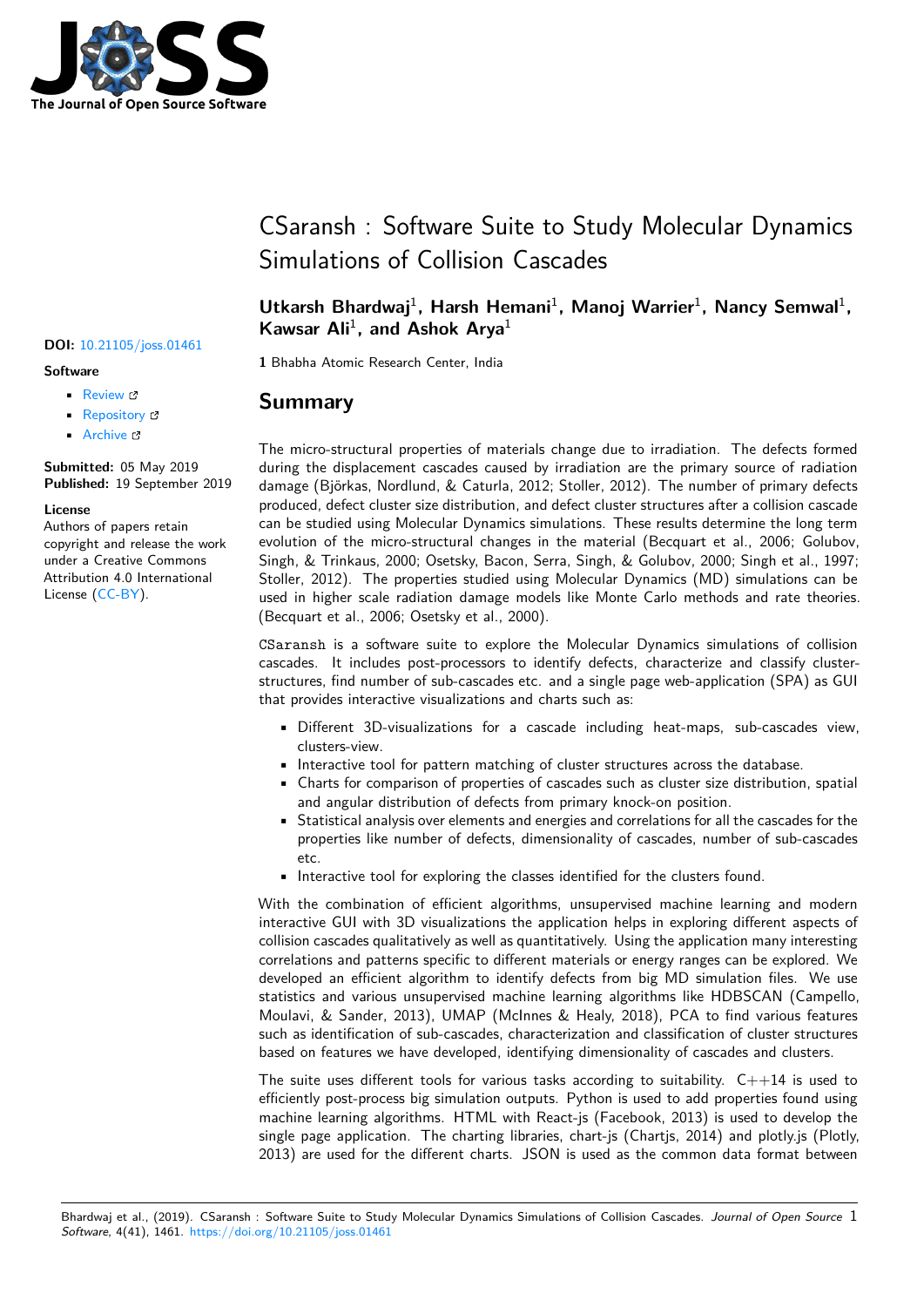

post-processors and GUI.

The CSaransh application was an entry in the IAEA challenge on Materials For Fusion, 2018 (IAEA, 2018). The description of the new algorithms for identification of defects and classification of clusters can be found in the arXiv paper (Bhardwaj, Sand, & Warrier, 2018). A talk in MoD-PMI 2019 workshop (Bhardwaj, Sand, & Warrier, 2019) was presented on the same topic.

The application shows results on data from the IAEA challenge as the default view, however any simulation data can be then loaded to study and explore. The application is planned to be included for the exploration of CascadesDB database (Hill, 2018).

# **Screenshots**

|                                   |                                    | Cascades List - 33 cascades filtered out of total 76                  |                        |                                              |                            |              |                  |          |    |                                           | $\sim$ |  |
|-----------------------------------|------------------------------------|-----------------------------------------------------------------------|------------------------|----------------------------------------------|----------------------------|--------------|------------------|----------|----|-------------------------------------------|--------|--|
|                                   | Inputs                             |                                                                       |                        |                                              | Output Defects Information |              |                  |          |    |                                           |        |  |
| Actions                           | Material                           | Energy (keV)                                                          | $PKA(\theta)$          | $PKA(\varphi)$                               | Defects Count              | Max clust    | % Defect         |          |    | 1D-variance 2D-variance Subcasde Impact m |        |  |
|                                   | $xFe$ $\times$ W $\times$ $\times$ | $\times 50 \times 100$<br>$\times$ $\hspace{0.1mm}\blacktriangledown$ | 30 <sub>0</sub><br>169 | 90                                           | −<br>0.242                 | 10-0<br>0158 | 92               | 'n<br>87 | 98 |                                           | 97     |  |
| $\circ\circ$                      | Fe                                 | 100                                                                   | 73.349                 | 12.275                                       | 241                        | 126          | 71.1618          | 80       | 95 |                                           | 30     |  |
| $\bullet\textcolor{red}{\bullet}$ | Fe                                 | 100                                                                   | 113.207                | 68.759                                       | 156                        | 23           | 53.5256          | 71       | 97 | 3                                         | 96     |  |
| $\odot$                           | Fe                                 | 100                                                                   | 78.421                 | 49.032                                       | 211                        | 78           | 68.0095          | 86       | 96 | $\overline{c}$                            | 51     |  |
| $\bullet$                         | Fe                                 | 100                                                                   | 163.349                | 57.06                                        | 137                        | 6            | 35.4015          | 66       | 92 | 5                                         | 100    |  |
| $\odot$                           | Fe                                 | 100                                                                   | 103.64                 | 16.684                                       | 192                        | 41           | 54.9479          | 81       | 95 | $\overline{4}$                            | 37     |  |
| Previous                          |                                    |                                                                       |                        | $\mathbf{C}$<br>Page<br>of 7<br>$\mathbf{1}$ |                            |              | 5 rows<br>$\div$ |          |    | Next                                      |        |  |

**Figure 1:** Main table with reactive filters, sorting and selection. The cascades of interest can be chosen here using the first (view) action button placed in first column of each row. Filters and sorting can be applied using the sliders for energy, directions, defects count, etc. The statistics are shown for only the filtered rows. To exclude a single row from the statistics, the second action button for that row can be toggled.



**Figure 2:** Section to choose and compare similar clusters. The cluster of interest can be chosen from the cascade view or the list on the left. The right side shows the top five clusters from the complete database of cascades that match the shape of the cluster on the left. There are different matching criteria to choose from. Each of the matches can be separately viewed by clicking on the choices displayed on the bottom of the right section along with the (dis-)similarity metric from the cluster on left and dimensionality.

Bhardwaj et al., (2019). CSaransh : Software Suite to Study Molecular Dynamics Simulations of Collision Cascades. *Journal of Open Source* 2*Software*, 4(41), 1461. https://doi.org/10.21105/joss.01461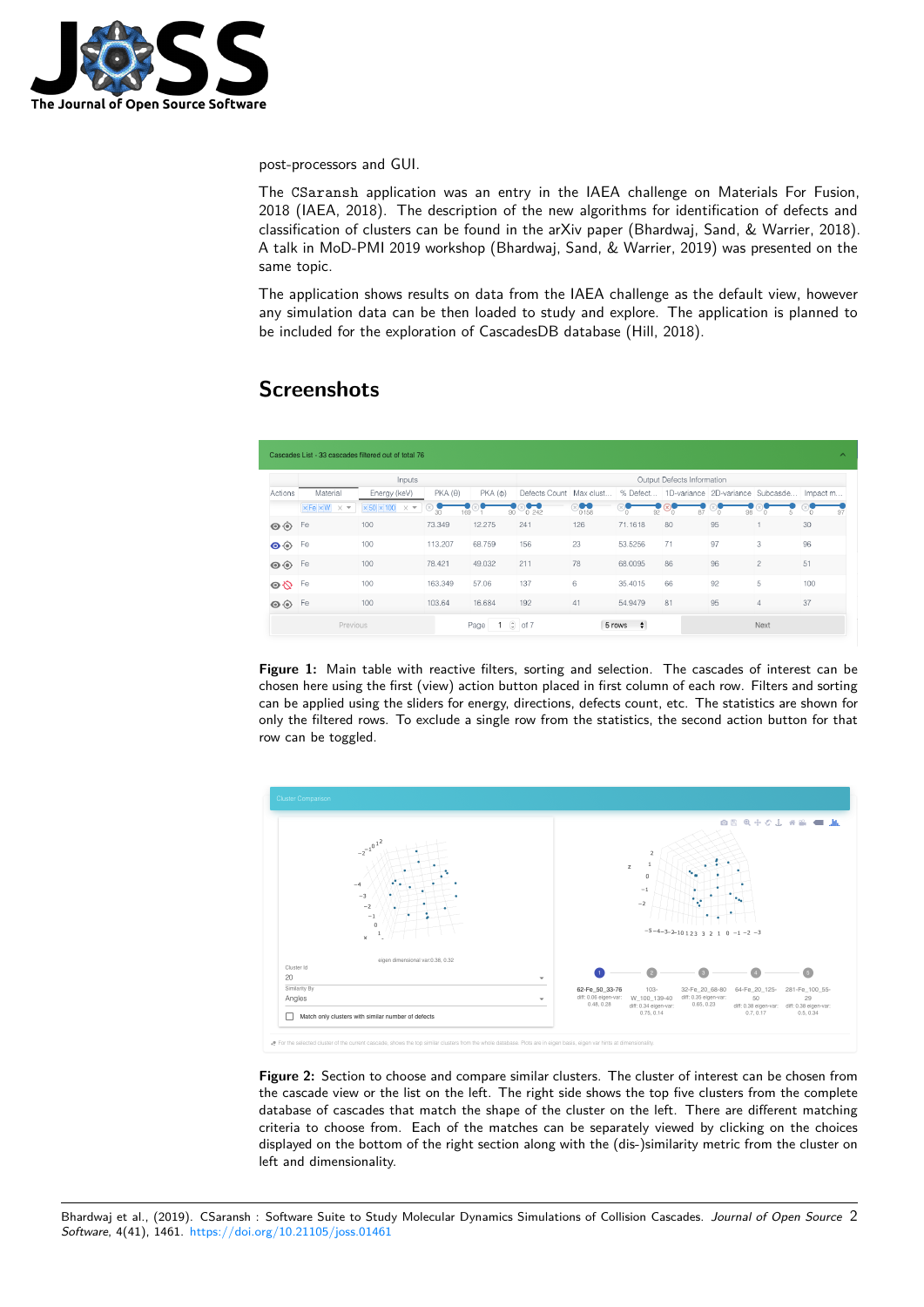



**Figure 3:** A high energy cascade can be composed of different sub-cascades or fragments. The sub-cascades are found using the DBSCAN algorithm on the vacancies created in the cascade.



**Figure 4:** Scatter view and heat-map view for the same cascade. Heat map can be viewed for the vacancies, interstitials and both. It represents the density of defects. The scatter view and specifically heat map for vacancies can give a qualitative idea of the sub-cascading and range of the cascade.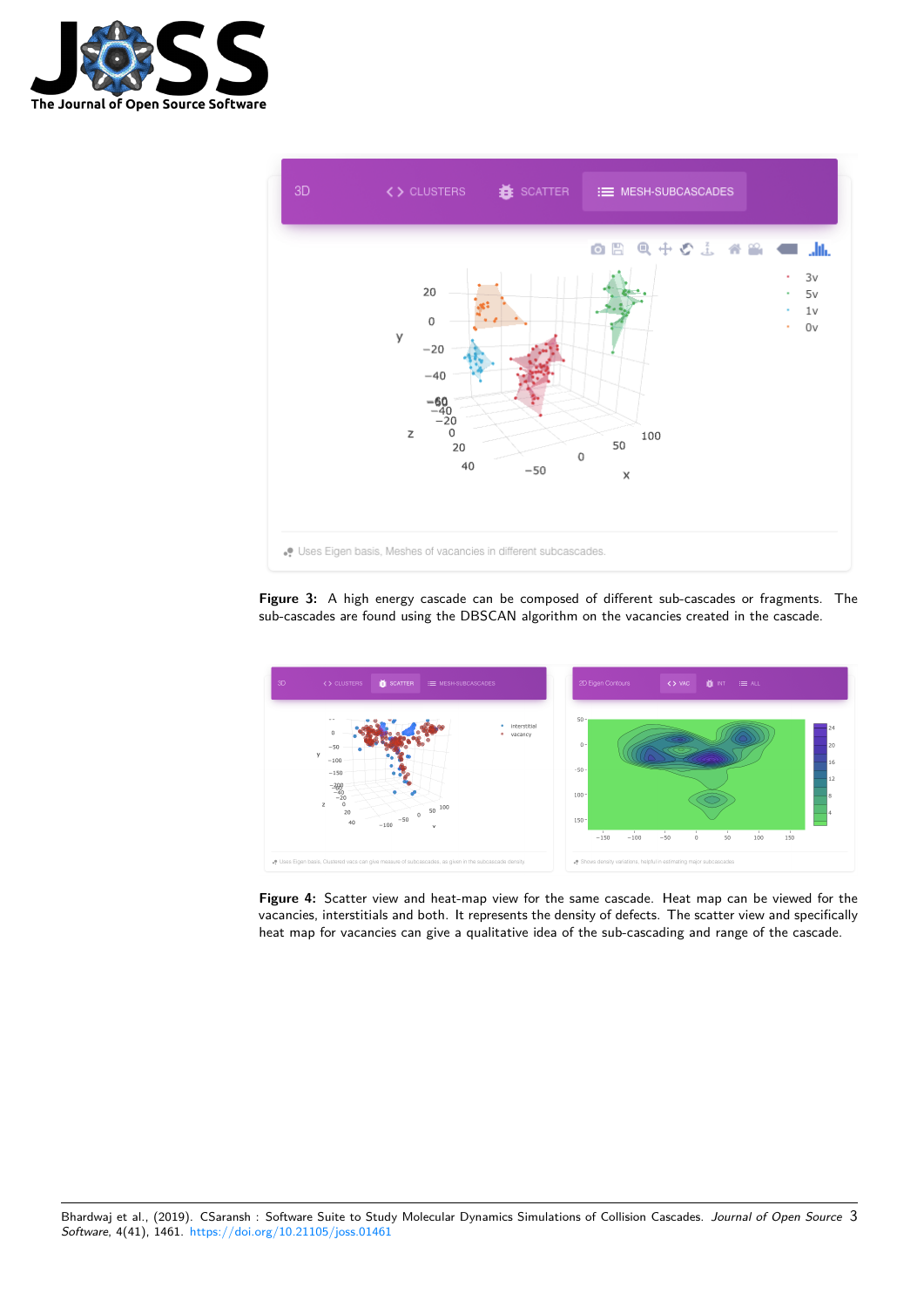



**Figure 5:** Cluster size distribution of the cascades selected from the main table.



**Figure 6:** Number of defects over different energies in Fe. On mouse-over the boxes show mean, median, max and other statistics. Box plot for different properties can be plotted using the drop down menu. The statistics are aggregated for the rows filtered from the main table.

Bhardwaj et al., (2019). CSaransh : Software Suite to Study Molecular Dynamics Simulations of Collision Cascades. *Journal of Open Source* 4*Software*, 4(41), 1461. https://doi.org/10.21105/joss.01461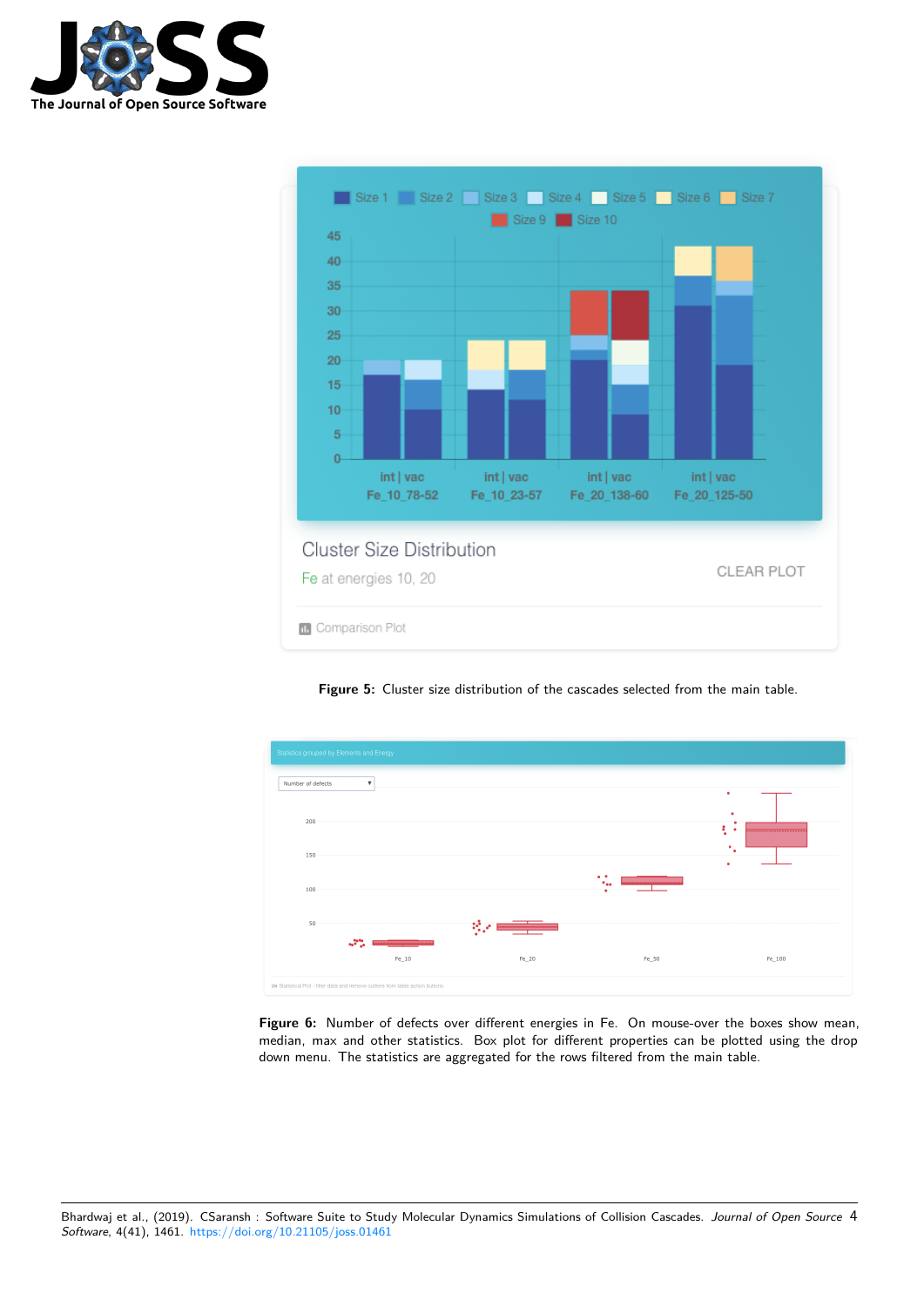



**Figure 7:** The scatter plot of each parameter against every other is plotted that helps in checking correlations and trends between the parameters such as number of defects, number of sub-cascades, in cascade clustering fraction etc. The color coding is for number of defects, which helps to see if a pair of parameters correlate to the number of defects.



**Figure 8:** Shows the distance distribution of interstitials and vacancies from the PKA (primary knock-on atom) origin for Fe and W at two different energies.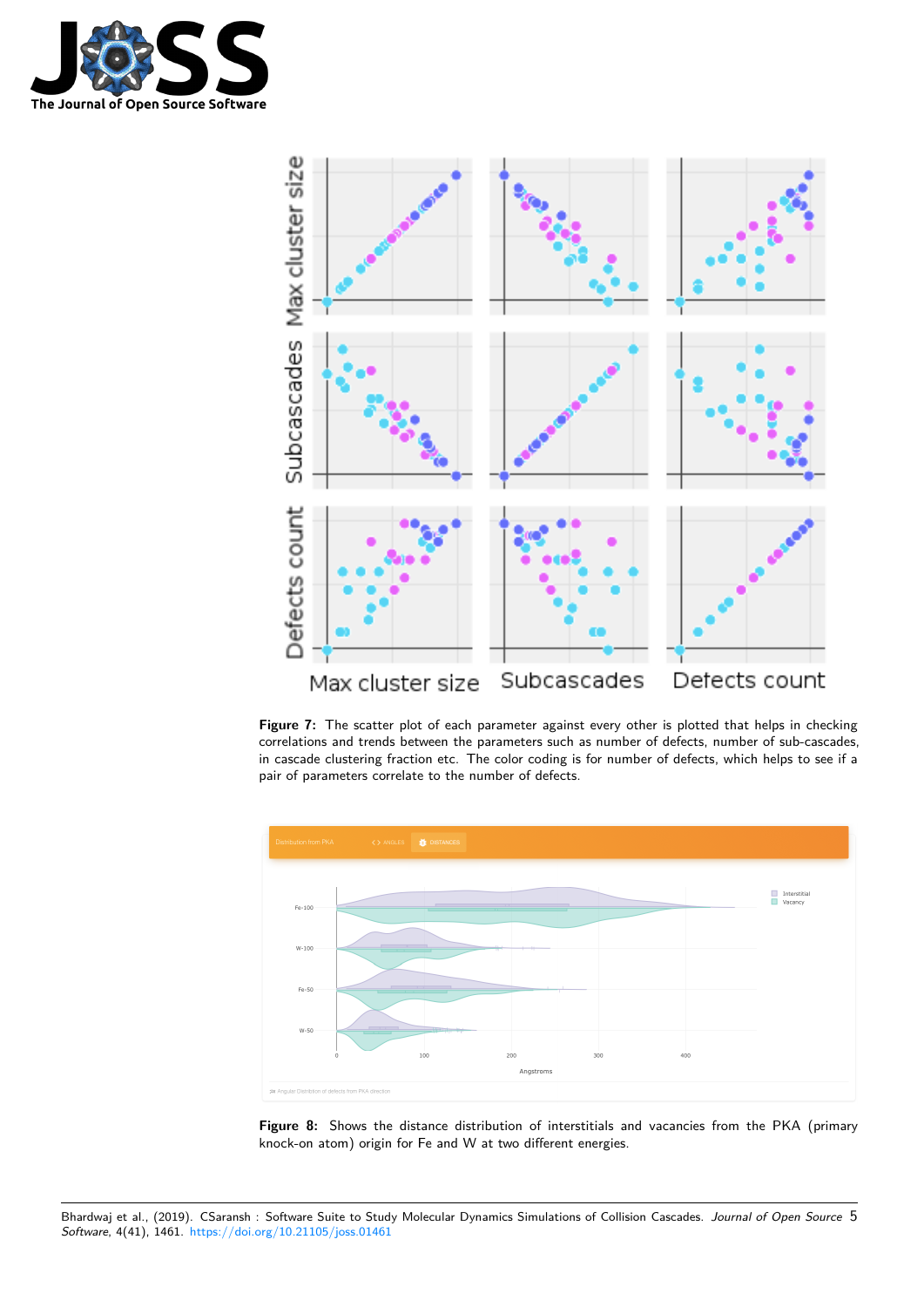



Figure 9: The interactive plot shows the classification of cluster shapes on the left, each class having its own color. Each point represents a defect cluster. The two dimensional plot is generated using the dimensionality reduction algorithms UMAP (McInnes & Healy, 2018) or t-SNE (Maaten & Hinton, 2008) which place similar defect clusters nearby. The clusters are classified using HDBSCAN (Campello et al., 2013) unsupervised algorithm. Any cluster shape can be viewed on the right panel by clicking on a point on the left.

# **References**

Becquart, C. S., Souidi, A., Domain, C., Hou, M., Malerba, L., & Stoller, R. E. (2006). Effect of displacement cascade structure and defect mobility on the growth of point defect clusters under irradiation. *Journal of Nuclear Materials*, *351*(1), 39–46. doi:10.1016/j.jnucmat.2006. 02.022

Bhardwaj, U., Sand, A. E., & Warrier, M. (2018). Pattern matching and classification of clusters in collision cascades. *arXiv preprint arXiv:1811.10923*.

[Bhardw](https://doi.org/10.1016/j.jnucmat.2006.02.022)aj, U., Sand, A. E., & Warrier, M. (2019). Classification of c[lusters in md simulations](https://doi.org/10.1016/j.jnucmat.2006.02.022) of collision cascades. http://dpc.nifs.ac.jp/dkato/MoD-PMI2019/. Retrieved July 7, 2019, from https://haptork.github.io/csaransh/presentation/index.html

Björkas, C., Nordlund, K., & Caturla, M. J. (2012). Influence of the picosecond defect distribution on damage accumulation in irradiated *α*-fe. *Phys. Rev. B*, *85*(2), 024105. doi:1[0.1103/PhysRevB.85.024105](https://haptork.github.io/csaransh/presentation/index.html)

Campello, R. J. G. B., Moulavi, D., & Sander, J. (2013). Density-based clustering based on hierarchical density estimates. In J. Pei, V. S. Tseng, L. Cao, H. Motoda, & G. Xu (Eds.), *Advances in knowledge discovery and data mining* (pp. 160–172). Berlin, Heidelberg: Spr[inger Berlin Heidelberg. doi:10](https://doi.org/10.1103/PhysRevB.85.024105).1007/978-3-642-37456-2\_14

Chartjs. (2014). Ceactjs. Retrieved October 9, 2018, from http://www.chartjs.org/

Facebook. (2013). Reactjs. Retrieved October 9, 2018, from https://reactjs.org

Golubov, S. I., Singh, B. N., & [Trinkaus, H. \(2000\). Defect accum](https://doi.org/10.1007/978-3-642-37456-2_14)ulation in fcc and bcc metals and alloys under cascade damage conditions – towards a ge[neralisation of the produc](%20http://www.chartjs.org/)tion bias model. *Journal of Nuclear Materials*, *276*(1), 78–89. doi:10.1[016/S0022-3115\(99](https://reactjs.org))00171-3

Hill, C. (2018). Managing large atomic and molecular data sets: HITRAN, exomol and cascadesdb. IAEA. Retrieved October 9, 2018, from https://www-amdis.iaea.org/Workshops/ ICTP2018/Presentations/ICTP2018TalkHill.pdf

IAEA. (2018). IAEA challenge on materials for fusion - [2018. Retrieved October 9, 201](https://doi.org/10.1016/S0022-3115(99)00171-3)8, from https://challenge.iaea.org/challenges/2018-N[A-Mat-Fusion](https://www-amdis.iaea.org/Workshops/ICTP2018/Presentations/ICTP2018TalkHill.pdf)

[Maaten, L. J. V., & Hinton, G. \(2008\). Visualizin](https://www-amdis.iaea.org/Workshops/ICTP2018/Presentations/ICTP2018TalkHill.pdf)g high-dimensional data using t-sne. *Journal of Machine Learning Research*, *9*, 2579–2605.